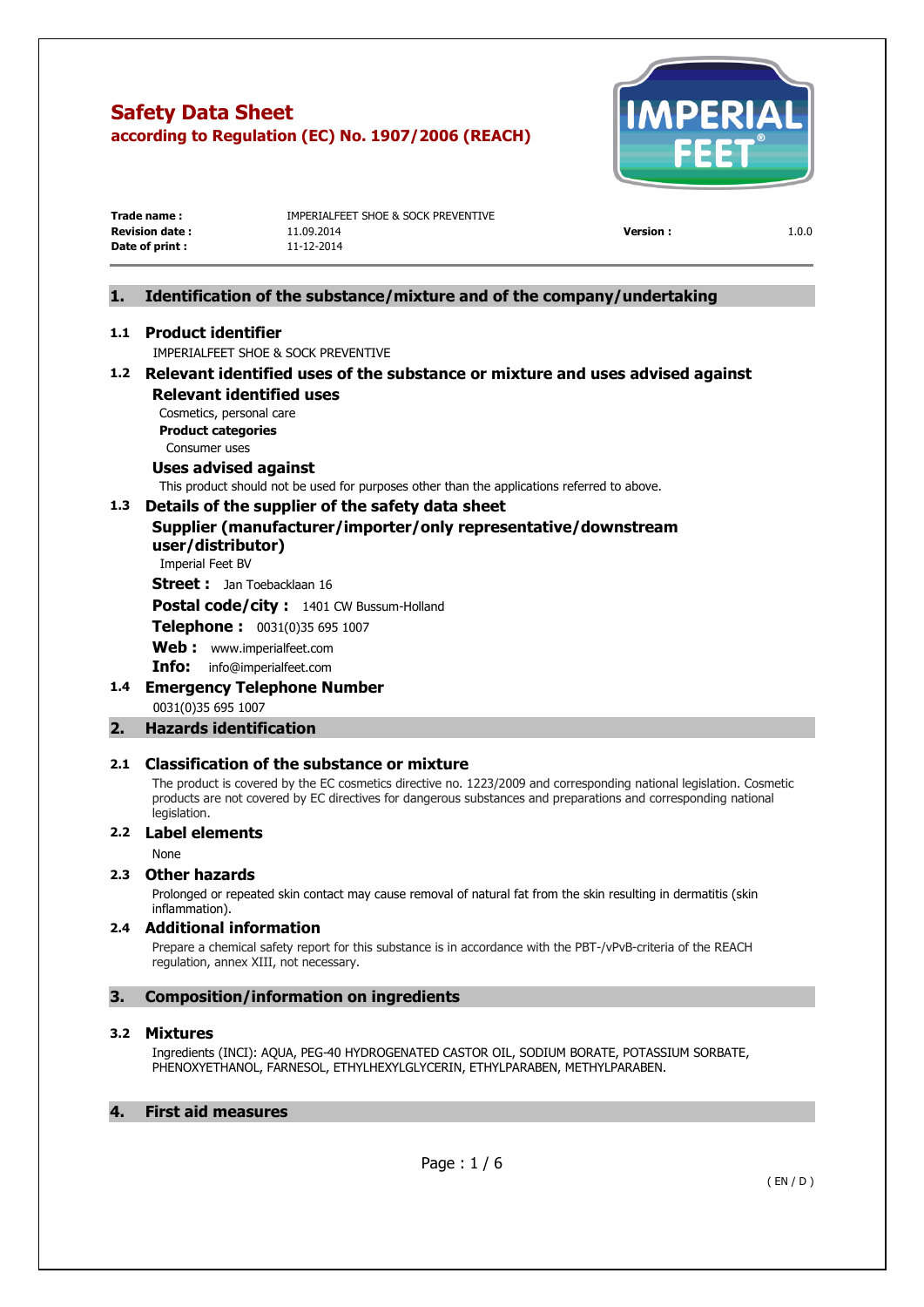

| Trade name :           | IMPERIALFEET SHOE & SOCK PREVENTIVE |                 |       |
|------------------------|-------------------------------------|-----------------|-------|
| <b>Revision date :</b> | 11.09.2014                          | <b>Version:</b> | 1.0.0 |
| Date of print :        | 11-12-2014                          |                 |       |

# **4.1 Description of first aid measures**

#### **General information**

When in doubt or if symptoms are observed, get medical advice.

#### **After inhalation**

No special measures are necessary.

#### **In case of skin contact**

Change contaminated, saturated clothing. Wash contaminated clothing prior to re-use.

#### **After eye contact**

Rinse immediately carefully and thoroughly with eye-bath or water. In case of eye irritation consult an ophthalmologist.

#### **After ingestion**

Call a physician in any case! Do not induce vomiting. If major quantitiy of dust is swallowed or inhaled, immediately drink: Water

#### **4.2 Most important symptoms and effects, both acute and delayed**

The following symptoms may occur: No known symptoms to date. Repeated exposure may cause skin dryness or cracking.

#### **4.3 Indication of any immediate medical attention and special treatment needed**  None

# **5. Firefighting measures**

# **5.1 Extinguishing media**

None

- **5.2 Special hazards arising from the substance or mixture**  None
- **5.3 Advice for firefighters**  None

#### **5.4 Additional information**

Collect contaminated fire extinguishing water separately. Do not allow entering drains or surface water.

# **6. Accidental release measures**

# **6.1 Personal precautions, protective equipment and emergency procedures For non-emergency personnel**

**Protective equipment** 

Use personal protection equipment.

#### **Emergency procedures**

In case of gas escape or of entry into waterways, soil or drains, inform the responsible authorities.

#### **6.2 Environmental precautions**

Do not allow to enter into soil/subsoil. Do not allow to enter into surface water or drains. Make sure spills can be contained, e.g. in sump pallets or kerbed areas. In case of gas escape or of entry into waterways, soil or drains, inform the responsible authorities.

**6.3 Methods and material for containment and cleaning up For containment**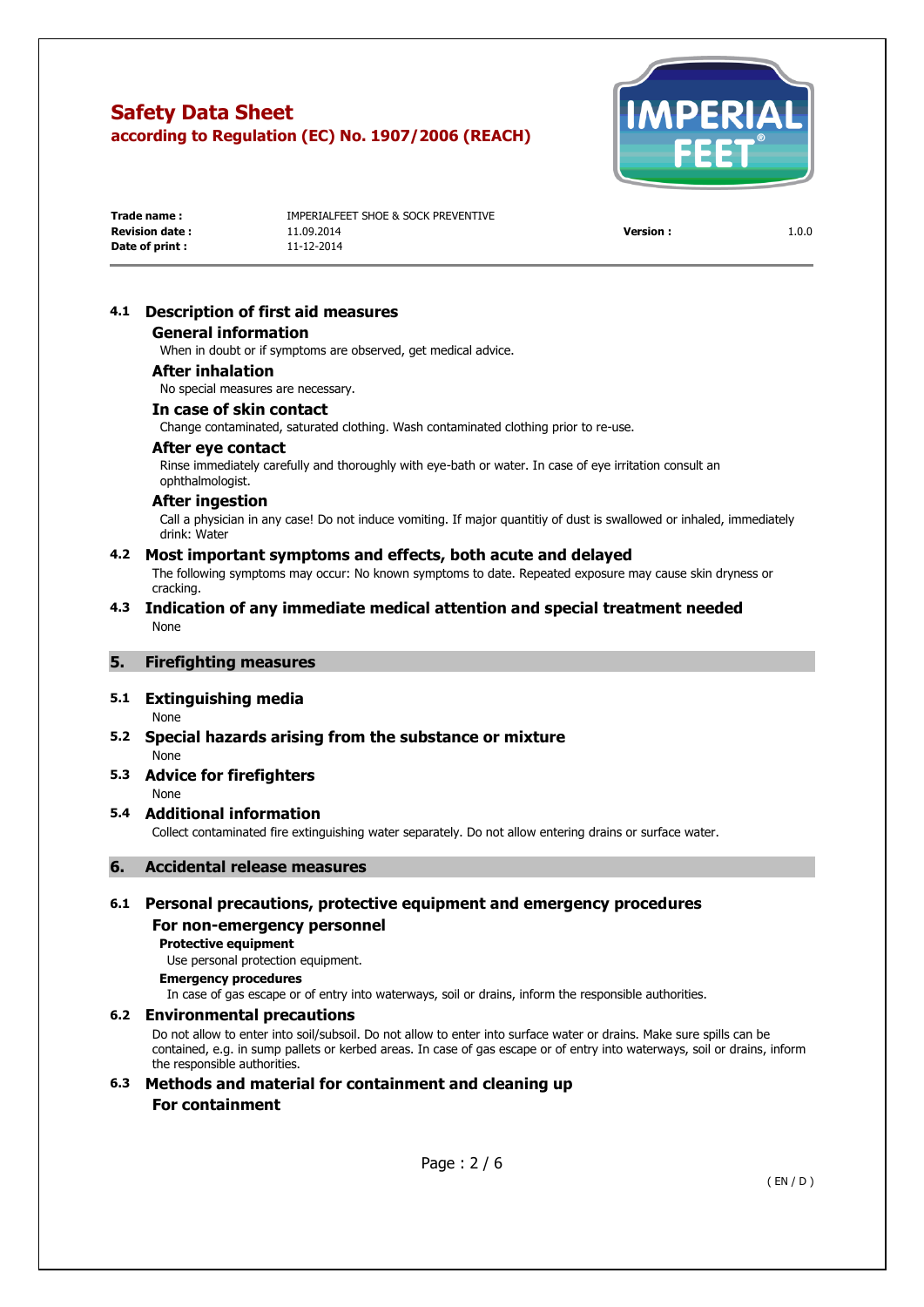

| Trade name:           | IMPERIALFEET SHOE & SOCK PREVENTIVE |                 |       |
|-----------------------|-------------------------------------|-----------------|-------|
| <b>Revision date:</b> | 11.09.2014                          | <b>Version:</b> | 1.0.0 |
| Date of print :       | 11-12-2014                          |                 |       |

Collect in closed and suitable containers for disposal. Treat the recovered material as prescribed in the section on waste disposal.

# **For cleaning up**

Suitable material for taking up: Sand. Absorbing material, organic.

#### **6.4 Reference to other sections**

See protective measures under point 7 and 8.

#### **7. Handling and storage**



#### **7.1 Precautions for safe handling**  None

# **7.2 Conditions for safe storage, including any incompatibilities**

#### **Technical measures and storage conditions**

Keep/Store only in original container. Suitable container/equipment material: Stainless steel. Polyethylene (PE) Unsuitable container/equipment material: Butyl caoutchouc (butyl rubber).

#### **Hints on storage assembly**

**Storage class :** 6.1B **Storage class (TRGS 510) :** 6.1D

**7.3 Specific end use(s)** 

None

#### **8. Exposure controls/personal protection**

#### **8.1 Control parameters**

#### **Occupational exposure limit values**

DISODIUM TETRABORATE DECAHYDRATE ; CAS No. : 1303-96-4

| Limit value type (country of origin): TRGS 900 (D) |                      |
|----------------------------------------------------|----------------------|
| Limit value:                                       | $0.5 \text{ mg/m}^3$ |
| Peak limitation:                                   | 2(I)                 |
| Version:                                           | 01-03-2011           |
|                                                    |                      |

# **8.2 Exposure controls**

# **Personal protective equipment**

# **Eye / face protection**

Eye glasses with side protection

#### **Skin protection**

The quality of the protective gloves resistant to chemicals must be chosen as a function of the specific working place concentration and quantity of hazardous substances. For special purposes, it is recommended to check the resistance to chemicals of the protective gloves mentioned above together with the supplier of these gloves. DIN-/EN-Norms DIN EN 374 DIN EN 420 Suitable material NBR (Nitrile rubber). PVA (Polyvinyl alcohol). PVC (Polyvinyl chloride)

#### **General health and safety measures**

Immediately remove any contaminated clothing, shoes or stockings. Wash contaminated clothing prior to re-use.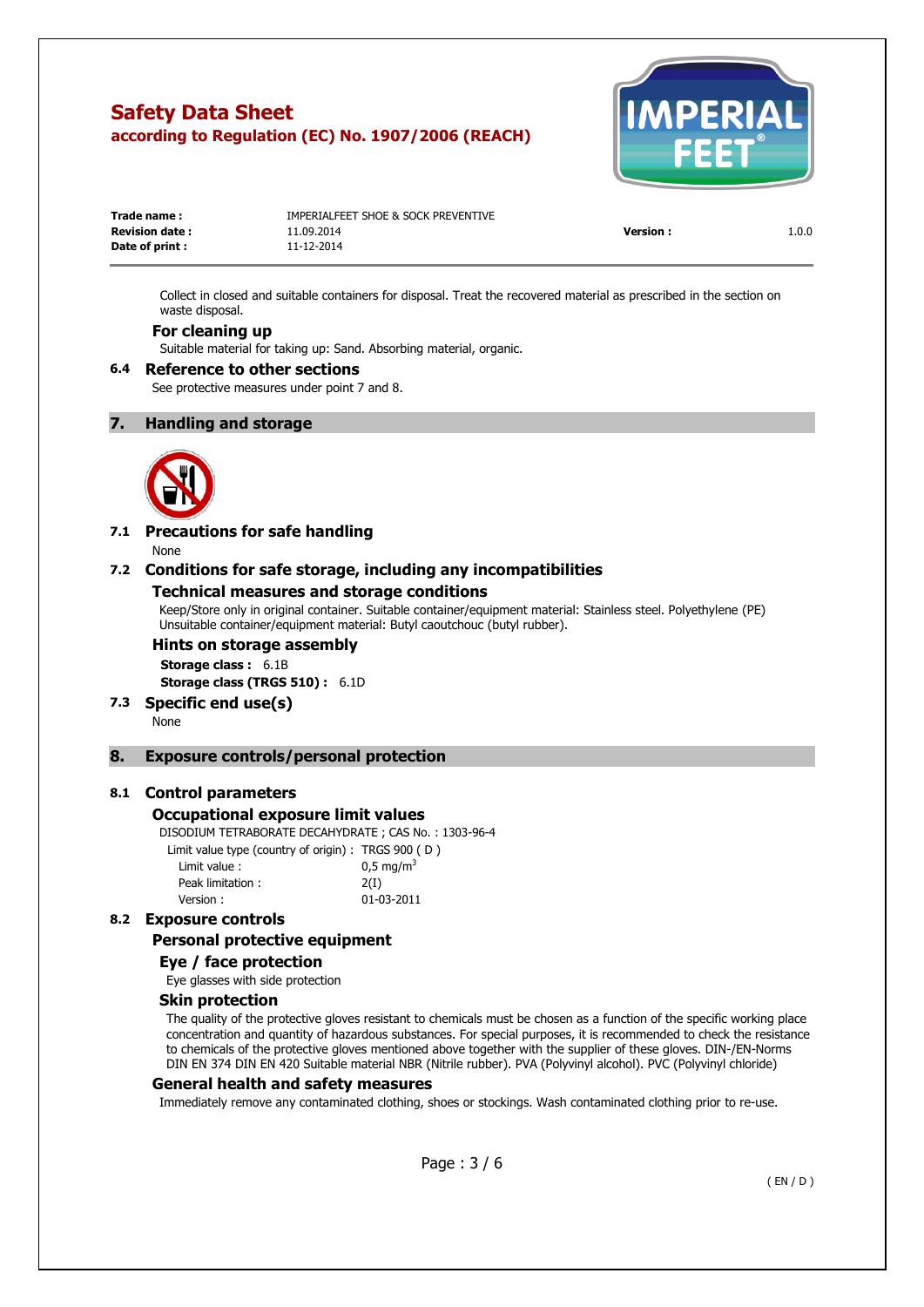

| Trade name :           | IMPERIALFEET SHOE & SOCK PREVENTIVE |                 |       |
|------------------------|-------------------------------------|-----------------|-------|
| <b>Revision date :</b> | 11.09.2014                          | <b>Version:</b> | 1.0.0 |
| Date of print :        | 11-12-2014                          |                 |       |
|                        |                                     |                 |       |

#### **Environmental exposure controls**

See chapter 7. No additional measures necessary.

# **9. Physical and chemical properties**

# **9.1 Information on basic physical and chemical properties Odour threshold**

No data available

# **Safety relevant basis data**

| <b>Physical state:</b>                           |         | liquid            |
|--------------------------------------------------|---------|-------------------|
| Colour:                                          |         |                   |
| Odour :                                          |         | characteristic    |
| Boiling temperature / boiling range $(1013 hPa)$ |         | No data available |
| Flash point :                                    |         | No data available |
| Vapour pressure:                                 | (50 °C) | No data available |
| <b>Density:</b>                                  | (20 °C) | No data available |
| <b>Solvent separation test:</b>                  | (20 °C) | No data available |
| pH value :                                       |         | No data available |

#### **9.2 Other information**

None

#### **10. Stability and reactivity**

#### **10.1 Reactivity**

#### not applicable

# **10.2 Chemical stability**

# Stable under normal conditions of use

# **10.3 Possibility of hazardous reactions**  No information available.

#### **10.4 Conditions to avoid**  No information available.

- **10.5 Incompatible materials**  Strong oxidizers
- **10.6 Hazardous decomposition products**  No information available.

# **11. Toxicological information**

#### **11.1 Information on toxicological effects**

For cosmetic products is a safety data sheet is not required by law. Therefore, this document does not necessarily correspond to the requirements of Regulation (EC) No 1907/2006

# **12. Ecological information**

# **12.1 Toxicity**

Harmless to aquatic organisms up to the tested concentration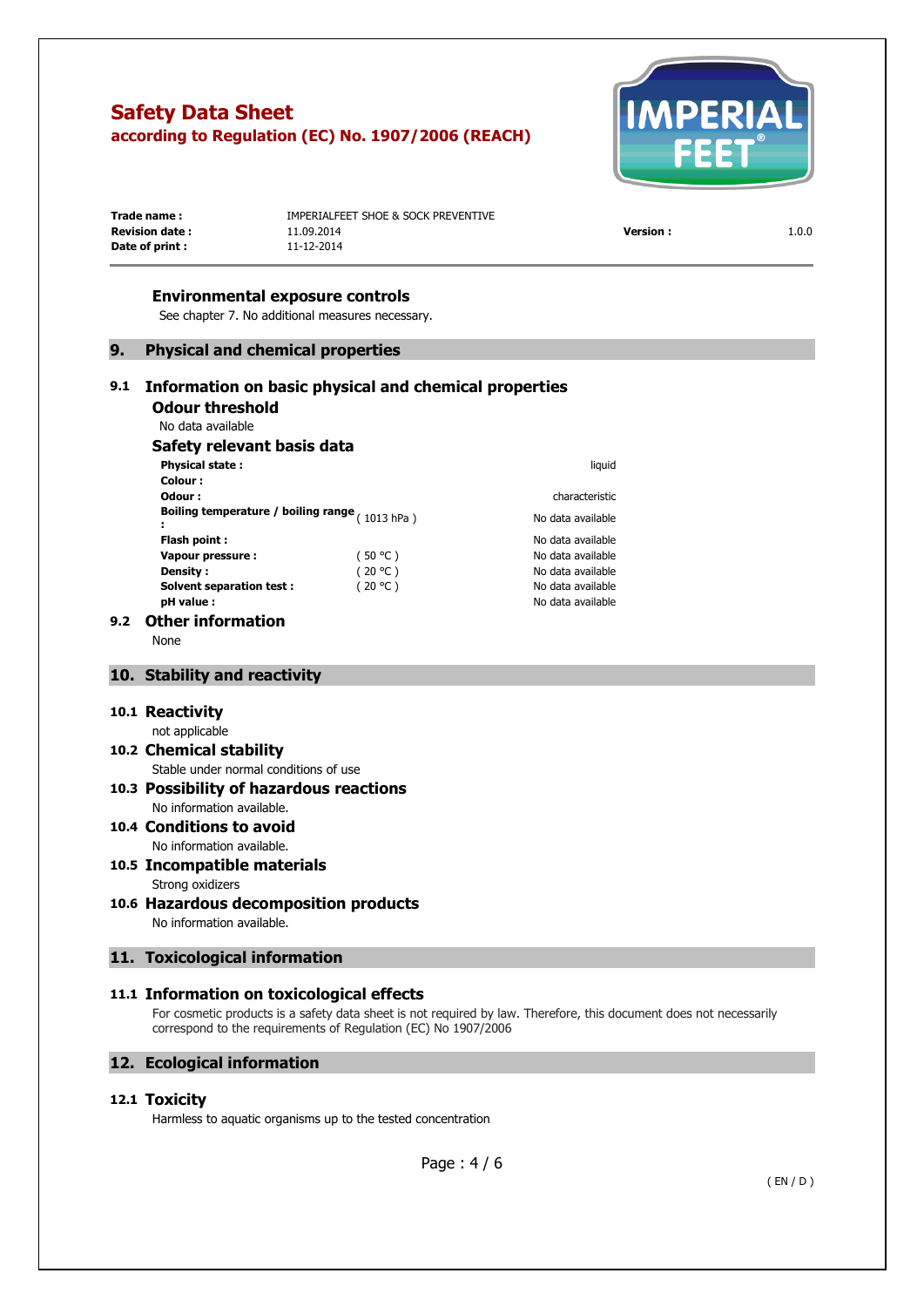

| Trade name:           | IMPERIALFEET SHOE & SOCK PREVENTIVE |                 |       |
|-----------------------|-------------------------------------|-----------------|-------|
| <b>Revision date:</b> | 11.09.2014                          | <b>Version:</b> | 1.0.0 |
| Date of print :       | 11-12-2014                          |                 |       |

## **12.2 Persistence and degradability**

Biodegradable.

# **12.3 Bioaccumulative potential**

No indication of bioaccumulation potential.

## **12.4 Mobility in soil**

No information available.

#### **12.5 Results of PBT and vPvB assessment**

Prepare a chemical safety report for this substance is in accordance with the PBT-/vPvB-criteria of the REACH regulation, annex XIII, not necessary.

## **12.6 Other adverse effects**

None

#### **12.7 Further ecological information**  None

#### **13. Disposal considerations**

#### **13.1 Waste treatment methods**

Delivery to an approved waste disposal company. Contaminated packages must be completely emptied and can be reused following proper cleaning. Handle contaminated packages in the same way as the substance itself.

#### **14. Transport information**

#### **14.1 UN number**

No dangerous good in sense of this transport regulation.

# **14.2 UN proper shipping name**

No dangerous good in sense of this transport regulation.

#### **14.3 Transport hazard class(es)**  No dangerous good in sense of this transport regulation.

# **14.4 Packing group**

No dangerous good in sense of this transport regulation.

#### **14.5 Environmental hazards**

No dangerous good in sense of this transport regulation.

# **14.6 Special precautions for user**

None

# **14.7 Transport in bulk according to Annex II of MARPOL 73/78 and the IBC Code**  not applicable

# **15. Regulatory information**

# **15.1 Safety, health and environmental regulations/legislation specific for the substance or mixture**

**National regulations Water hazard class (WGK)** 

Class : nwg (Non-hazardous to water) Classification according to VwVwS

# **15.2 Chemical safety assessment**